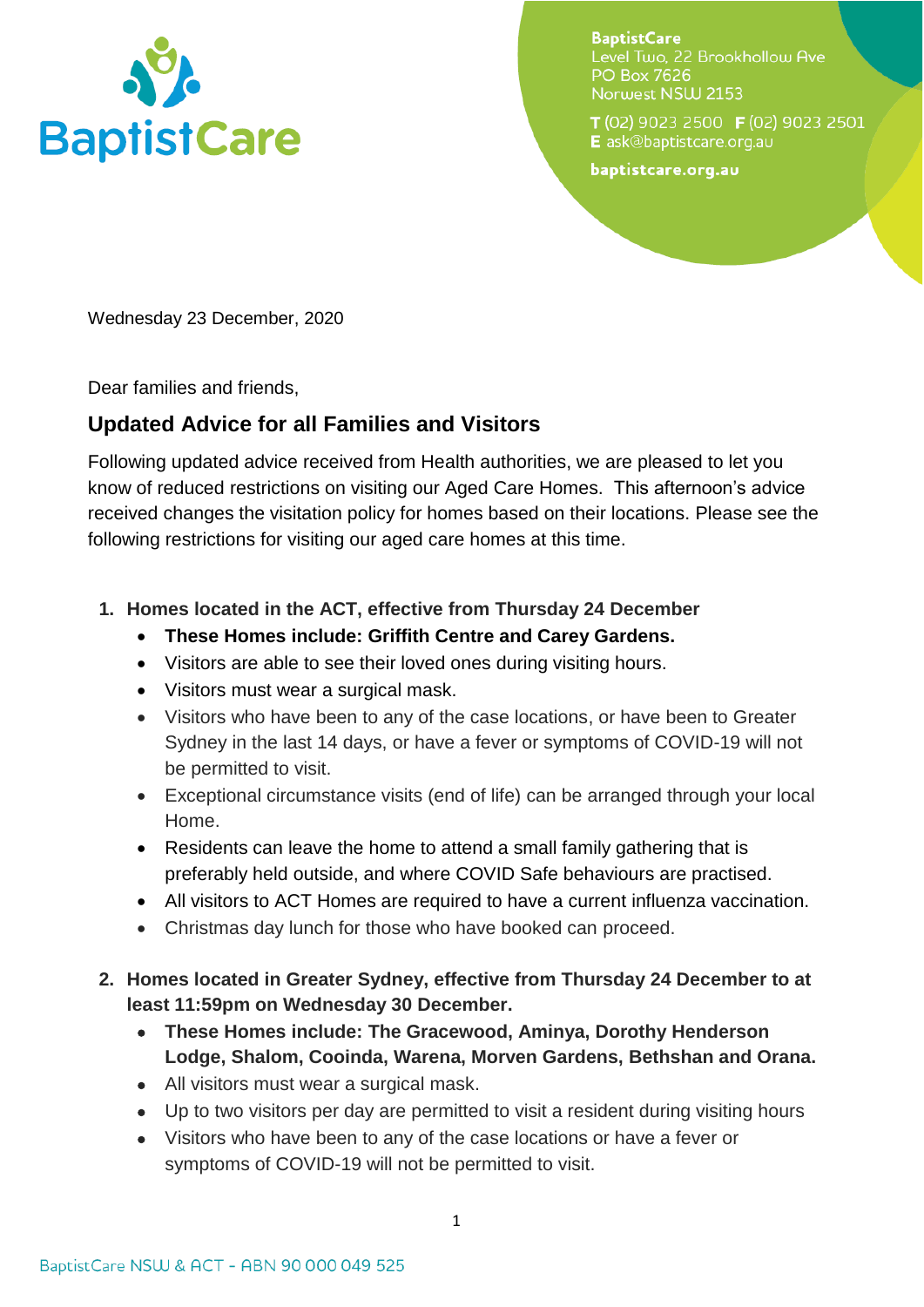

**BaptistCare** Level Two. 22 Brookhollow Ave **PO Box 7626** Norwest NSW 2153

T(02) 9023 2500 F(02) 9023 2501 E ask@baptistcare.org.au

baptistcare.org.au

- Exceptional circumstance visits (end of life) can be arranged through your local Home.
- Residents should not leave the home to attend family gatherings and group excursions unless the visit is essential. Residents who do leave may be required to go into 14-day self-isolation upon return.
- If you could delay your visits and festive celebrations over the next week, please do so in light of the current situation.
- **Christmas day lunch for those who have booked can proceed, however the maximum of two visitors per day rule still applies.**
- **3. Homes located in Regional NSW, effective from Thursday 24 December to at least 11:59pm on Wednesday 30 December.** 
	- **These Homes include: Warabrook Centre, Kularoo, George Forbes House, Niola Centre, Caloola Centre, Mid Richmond Centre and Maranoa Centre.**
	- There is no restriction on the number of visitors who reside in regional NSW, visiting a resident during visiting hours.
	- All visitors must wear a surgical mask.
	- Up to two visitors per day from Greater Sydney are permitted to visit a resident and must wear a surgical mask.
	- Visitors who have been to any of the case locations or have a fever or symptoms of COVID-19 will not be permitted to visit.
	- Exceptional circumstance visits (end of life) can be arranged through your local Home.
	- Residents can leave the home to attend a family gathering, provided there are no people at the event who have been to a COVID-19 case location or who are close contacts to a person confirmed with COVID-19.
	- **Christmas day lunch for those who have booked can proceed, however the maximum of two visitors per day rule (from Greater Sydney) still applies.**